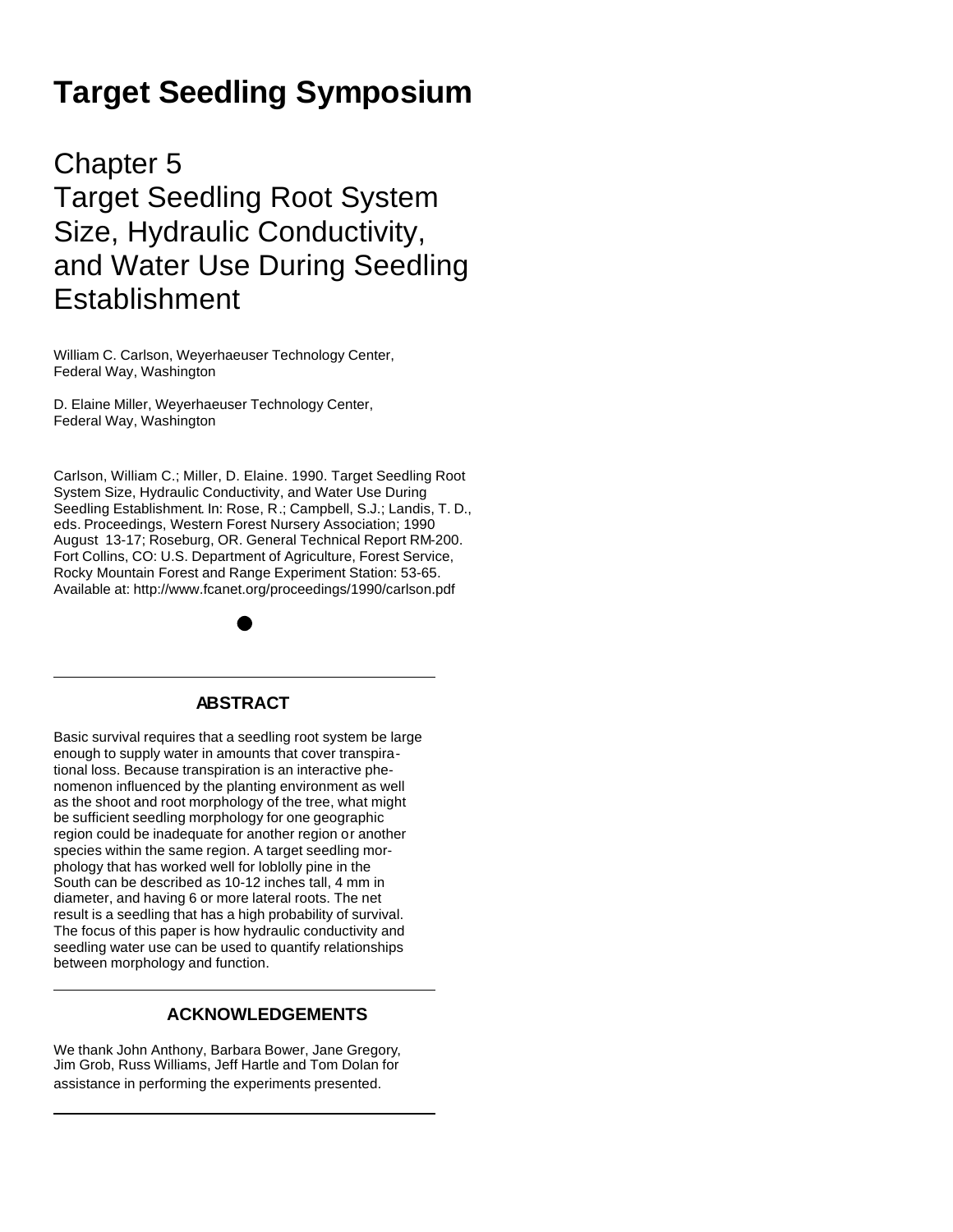# **5.1 Introduction**

Morphological characteristics of target seedlings should be defined to a large degree by foresters observing success and failure of plantations. These characteristics are imposed by practical limitations of the planting job. These include the size of the root system that can be properly planted and the weight and size of seedlings that can be carried by a planter or placed on a planting machine. One of the factors heavily affected by the morphology of the seedling is the balance between the capacity for water uptake and water loss due to transpiration. The purpose of this paper is to discuss some of the factors affecting the capacity of the root system for taking up water immediately after planting and during the process of establishment and to relate these factors to target seedling des ign.

## **5.2 RootTissues and Water Uptake in Seedlings**

Seedlings in a bareroot nursery bed have root system development to a depth of about 15 inches in the first few months (Huberman 1940). Undercutting, root wrenching, and lateral pruning are used to promote development of the root system (Rook 1969, Tanaka et al. 1976) within the depth and lateral width that can be easily planted properly. The resulting root system is mostly woody, with some suberized and unsuberized root tips (depending on month of lifting and prevailing soil temperature), and mycorrhizal fine roots.

Kramer and coworkers have shown that suberized roots and woody root tissues can and indeed must be the location of a major proportion of water uptake in tree root systems (Kramer 1946, Kramer and Bullock 1966, Chung and Kramer 1975, MacFall et al. 1990). This uptake apparently is facilitated by the presence of lenticels on the surface of the root, and by discontinuities in the periderm (bark) plates. Magnetic resonance images of water depletion around loblolly pine seedling roots indicate that soil water depletion is uniform around the tap root rather than just around points where lateral roots disrupt the continuity of the vascular cambium (MacFall et al. 1990). These studies also showed depletion around the tap root prior to depletion around the laterals. It is clear that woody roots are areas of importance in water uptake.

Unsuberized (white) root tips that occur on growing roots are the region of highest uptake per unit of surface area (Sands et al. 1982). Suberized roots also conduct water but at a lower rate per unit area (Chung and Kramer 1975). Sands and coworkers (1982) reported the water uptake rate to be  $1.95 \times 10^{-6}$  cm/s/0.1 MPa pressure differential for unsuberized white root tips, compared with 7.55 X 1  $0^7$  cm/s/0.1 MPa in suberized brown root tips. Thus unsuberized roots have the potential to conduct about 2.6 times the volume of water in a given time period at a given water potential gradient than do suberized roots. The root system capacity for water uptake when

water is readily available results from relatively lower permeability through the large surface areas of woody and suberized roots and higher permeability through the smaller surface area of unsuberized root tips.

## **5.3 Effects of Planting on Subsequent Water Relations**

It is well known that seedlings should be planted into soil that is moist to the touch. The quality of the planting job determines the availability of soil moisture to the seedling. Seedling roots should be planted with tight soil contact; that is, air pockets should be forced out as the hole is closed. Most of us are familiar with the method described in Figure 5.1 but failure to follow it is still a frequent cause of plantation failures. Site preparation methods such as ripping make it easier to consistently plant seedlings correctly. Even when seedlings are well planted the relative reduction in root-soil contact due to trans planting can be a cause of reduced water uptake and transplanting stress (Sands 1984).

## **5.4 Hydraulic Conductivity of the Newly Planted Root System**

Most planting operations take place in the dormant season when soil temperatures are cool. These cool temperatures decrease the permeability of root membranes and increase the viscosity of water (Kramer 1 934, Kramer 1 940, 1 942, Kaufman 1 975, L.opushinsky and Kaufman 1984). Rate of water uptake (hydraulic conductivity) in a loblolly pine seedling after lifting and cold storage is a function of the temperature of water surrounding the roots (Figure 5.2). Root growth is limited by low soil temperatures (Bilan 1 961, Stone and Schubert 1959, Andersen et al. 1986) and the magnitude of the effect of temperature on root growth varies by genetic family (Carlson 1986, Nambiar et al. 1979). Temperature affects both the rate of uptake of available water and the rate of metabolism, and thereby influences the length of time that a newly planted seedling will remain with little or no new root growth.

It follows that there is a time period from planting until new root growth occurs when a seedling is dependent on its nursery cultured root system for water uptake. During this period the size of the planted root system determines the rate at which water will be taken up at a given water potential and temperature (Figure 5.3, Carlson 1986). As new root growth occurs, water uptake under pressure (Figure 5.4) becomes a function of the number of new roots (Carlson 1 986).

# **5.5 Water Transport Through Seedlings**

Water transport through the seedling is driven by transpiration. Water is lost through the stomatal pores in the leaf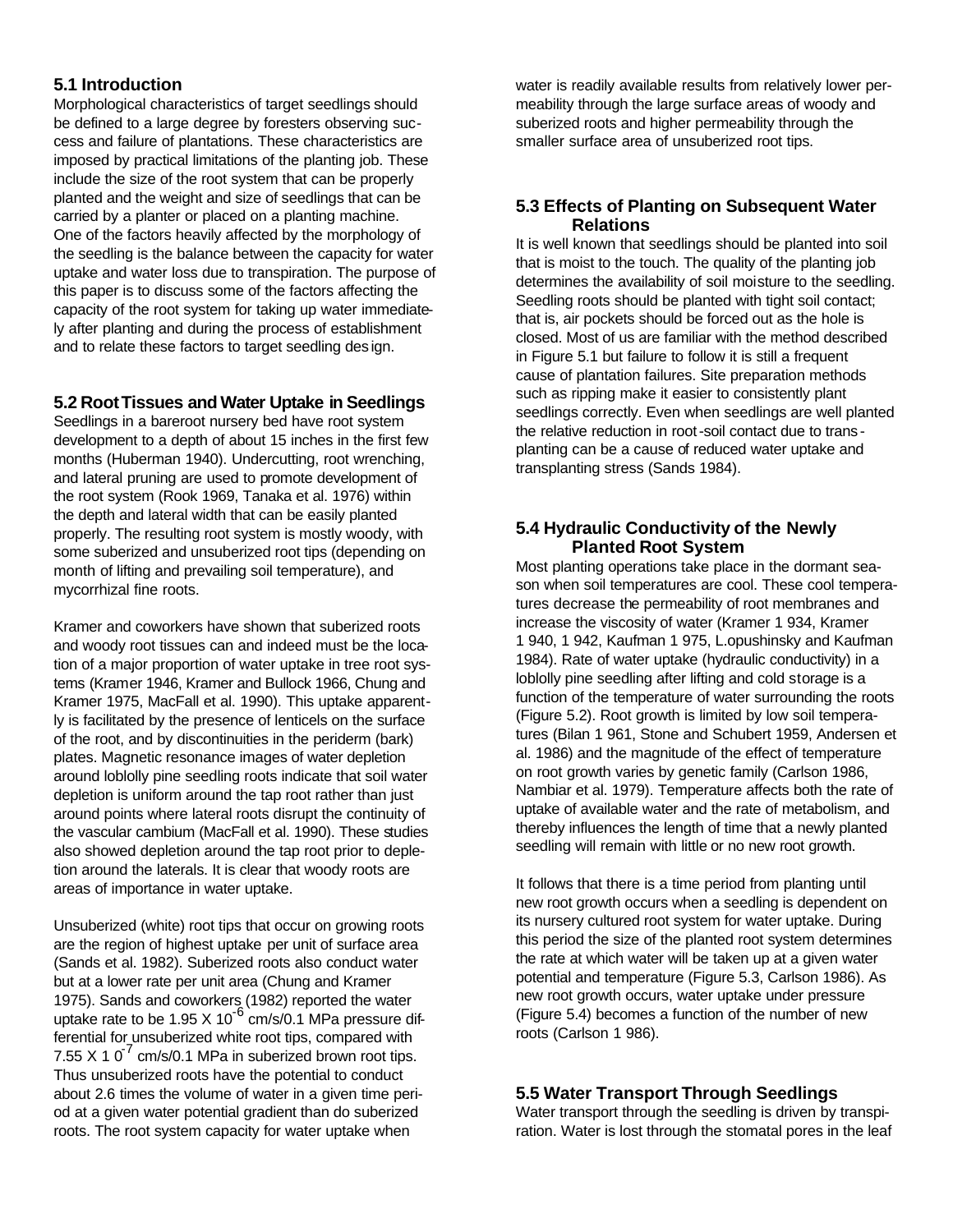

**Figure 5.1—***Planting method for ensuring tight root-soil contact. A. Open the hole deeper than the tree will be planted; B. Place tree initially deeper than it will be planted, and pull upward to correct depth (3-6 cm below root collar) to straighten roots; C. Close bottom of hole avoiding air pockets; D. Close top of hole avoiding air pockets; E. Close dibble extraction hole; and F. Firm soil at base of seedling. Seedling should be firmly in the soil.*

surface and to a lesser extent through the leaf cuticle. As water is lost from the leaves, a water potential gradient builds from the leaves, down the stem, into the root system and root-soil interface causing water to move into the plant (Kramer 1939). When transpiration is severely reduced by stomatal closure, flow continues until the within-plant gradient is reduced to the point that the water potential in the root is at equilibrium with that in the soil. Figure 5.5 shows the relationship between water loss by transpiration (measured as weight loss, g/hr) and water uptake (measured as flow through the stem, ml/hr) in a loblolly pine sapling. Kramer (1937) showed similar relationships for seedlings of several species. Note that considerable water is lost by transpiration prior to the beginning of flow. This is because a water potential gradient must form to initiate flow. Such gradients have been documented in large trees (Schulze et al. 1985). As soils



**Figure 5.2***--The relationship between water uptake of a loblolly pine root system and water temperature. The apparatus used in obtaining these data is shown in Figure 5.4. Pressure was set at a constant 0.3 MPa. The seedling had a root volume of 4.5 ml and had been potted in sand in a greenhouse at 20°C for 28 days prior to measuring hydraulic conductivity.*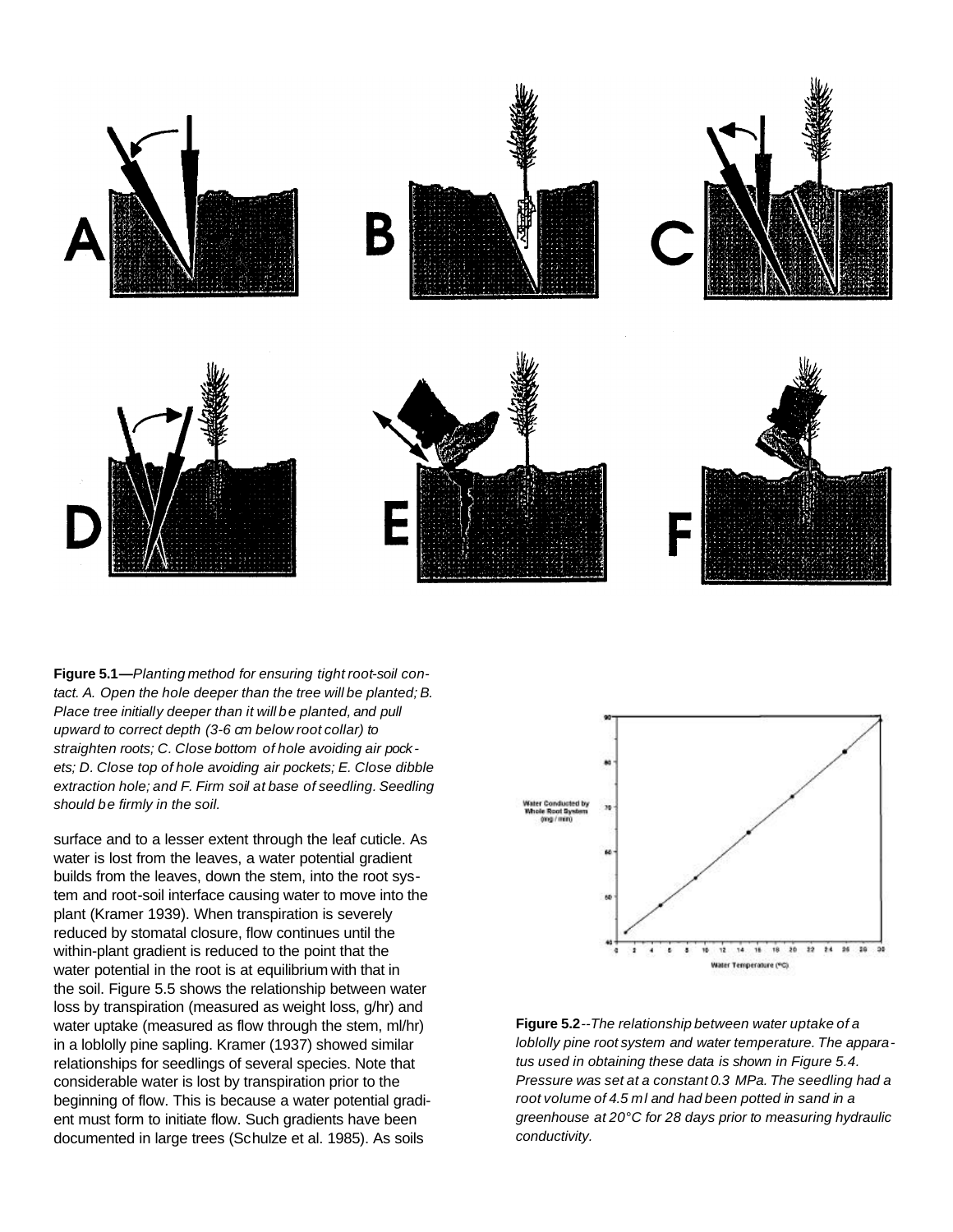dry and soil and predawn plant water potentials become more negative, the maximum transpiration for the day, estimated in Figure 5.6 by leaf conductance, decreases (Teskey et al. 1986, Carlson et al. 1988). Decreased transpiration, if uptake continues, decreases the hydraulic gradient (increasing water potential) thus reducing stress (Kramer 1937, Grossnickle and Russell 1990).

Soils usually dry from the surface downward therefore it is important that roots grow downward at a rate that will keep a portion of the seedling root system in moist soil. Seedlings that have even a few roots in moist soil are able to recover from midday water stress by the following morning (Farnum 1977, Brissette 1990).

#### **5.6 TargetSeedling Morphology and Water Use**

Seedling height and needle area are interrelated (Figure 5.7A). Taller seedlings have a greater surface available for both photosynthesis and for water loss by transpiration. Similarly, seedlings with large root volumes have a greater surface area available for water uptake (Figure 5.7B). When whole plant water use is monitored, it can be seen that in fact taller seedlings tend to use more water (Figure 5.8A) as do those with larger root systems (Figure 5.8B). Note the separation of data points around the regression in Figure 5.8B. This is due to some interactions between the morphological and physiological factors that we have been discussing. Specifically some seedlings form new roots sooner than others, and those that form roots more quickly have higher hydraulic conductivity (and therefore lower stress)97and as a result97greater leaf conductance and higher water use. Since trees with larger root volumes also have greater root growth potential (Carlson 1986), the effect is magnified.

Water use as related to seedling morphological balance should be considered on a whole tree basis. Transpiration measurements taken by porometer are point samples recorded on small samples of leaf area. If one multiplies transpiration per unit area by total leaf area and by the photoperiod (the maximum time period stomates are



**Water Conducted**  $(mg/min)$ 

Root Volume (ml)

Figure 5.3—Water conducted by whole root systems of loblolly pine as a function of their root system volume and root growth status. (Hydraulic conductivity was measured at a pressure of 0.2 MPa and a temperature of 20°C in an apparatus similar to that shown in Figure 5.4.) Seedlings in the "before-new-root-growth" group were matched in pairs for root volume to those in the "after-new-root-growth" group. The before new root growth group was tested immediately after cold storage, whereas the other group was potted in sand and held in the greenhouse for 28 days at 20°C prior to testing.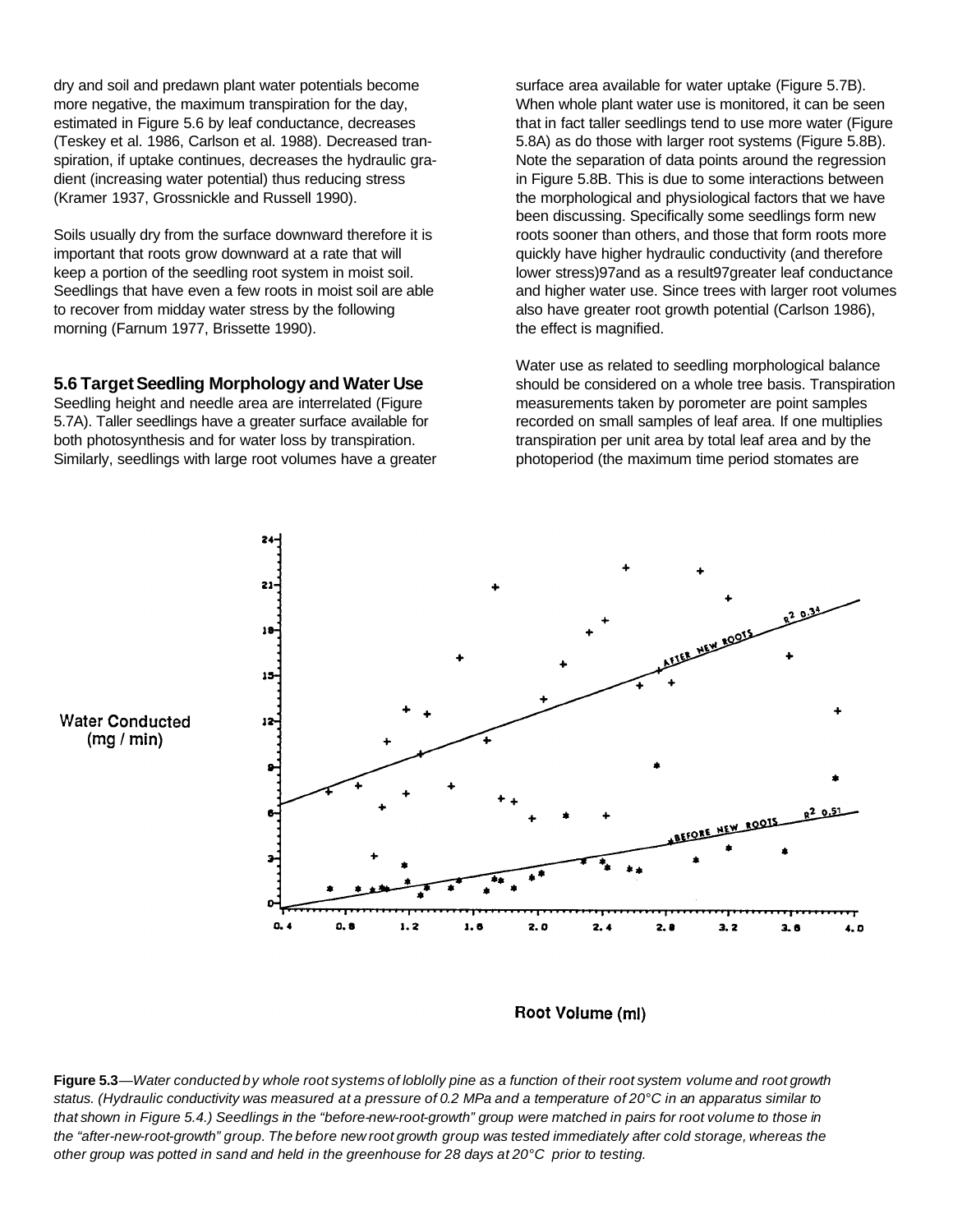

Figure 5.4--An apparatus for assessing the hydraulic conductivity of seedling root systems. Seedling roots are washed free of soil and detopped about 5 cm above the root collar. The lower shoot is placed through a screw type pressure fitting in the lid of the pressure chamber that includes a custom made silicone rubber washer under a metal washer and cap. As the cap fitting is tightened the metal washer compresses the silicone rubber washer facilitating a water-tight seal. The pressure chamber lid is then placed in the chamber which is full of water. The pressure of the water around the roots is set at the regulator  $(R)$  on the outflow side of the chamber and is caused by pumping aerated water from a controlled temperature bath into the closed chamber. A ramp type programmable controller is used to control the temperature of the water bath, which is either cooled by refrigerant circulated through immersion coils or warmed by immersion heaters. The root is allowed to equilibrate for 15 minutes. Then the stump is wiped dry, and a preweighed wick is placed on the stump. At five minute intervals the wicks are replaced, and the wet wicks are weighed to 0. 1 mg. Conducted water is determined by subtracting dry wick weight from wet wick weight. *The pressure chamber used was modified from a common pressure cooker.*

open), then one can account for 68 percent of the variation in water use (Figure 5.9A). In addition, there is an important interaction with root development. Figure 5.9B shows a regression of needle area/new root area against water use. Note that on the left-hand side of the figure, where ratios favor new root area, there is maximal water usage. On the rest of the graph, water use is limited by low conductance of poorly balanced seedlings (ratio of needle area to new root area too high). Further interac tions occur when reduced conductance limits currently available photosynthates and thereby new root growth.

The nature of the various morphological and physiological interactions discussed above can cause estimates of the effect of root size on the rate of water uptake under pressure (Figure 5.4) to differ from the estimate of the effect of root size on water use by intact seedlings. Thus to estimate effects of root parameters alone, studying the rate of water uptake under low pressures in an apparatus such as that shown in Figure 5.4 is appropriate. For studying interactions between transpiration and uptake, studies on intact seedlings where water use is quantified by weight loss of potted seedlings and transpiration mea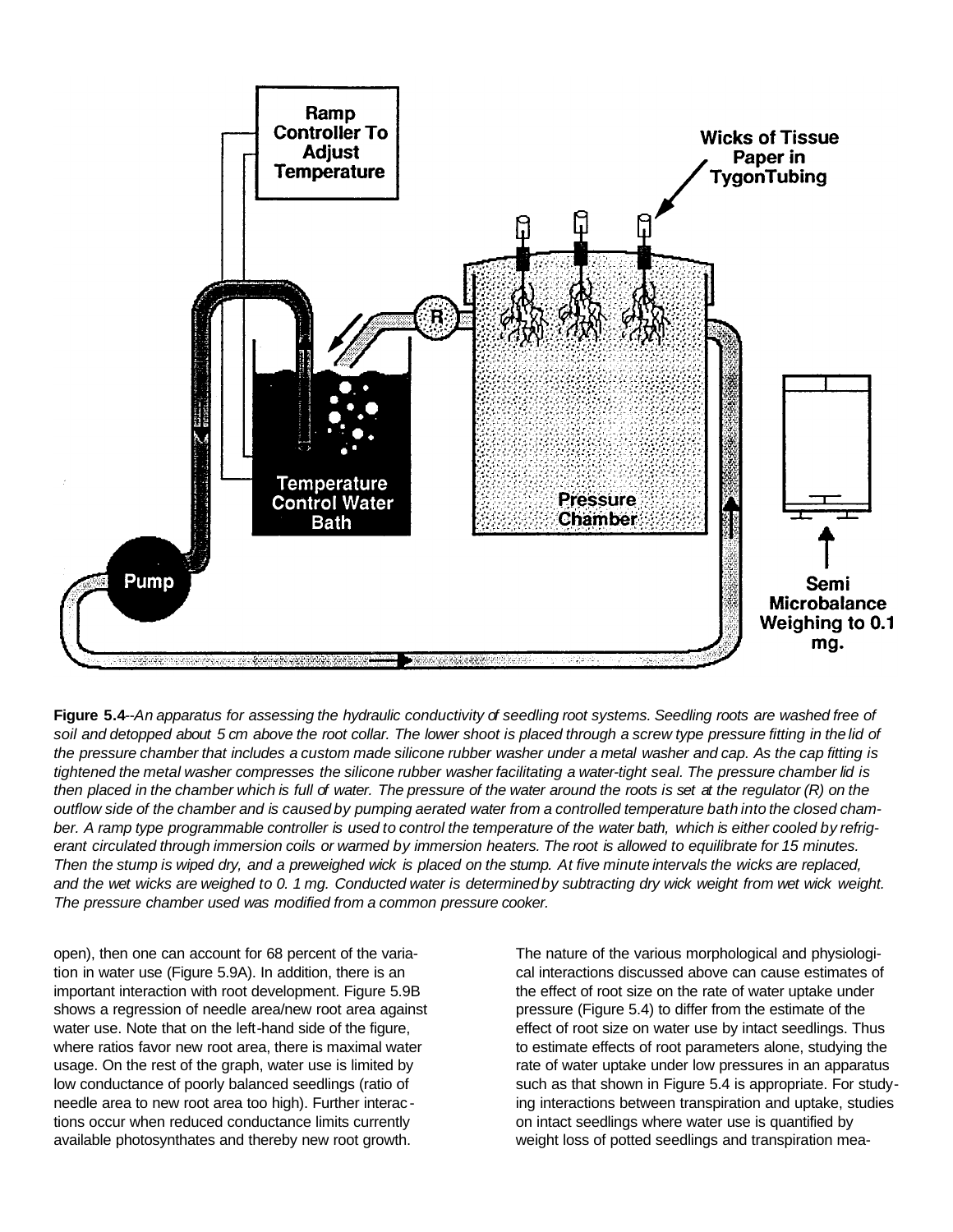sured by diffusion porometer (e.g., Figures 5.8-5.9) are preferable. Water flow sensors such as the Dynamax sensor used in Figure 5.5 can also be used to characterize water use in intact trees.

#### **5.7 Seedling Carbohydrate Management During Establishment**

When a seedling is under moisture stress, both leaf conductance and rate of photosynthesis are reduced. This leads to a reduction in reserve carbohydrates and currently available photosynthate, the latter of which is considered to be the primary energy source for root growth in some species (van den Driessche 1987, Phillipson 1988). This was discussed clearly in a recent review of seedling establishment by Reitveld (1989). The take home messages for purposes of this discussion are twofold: 1) the period of seedling establishment can be lengthened by moisture stress and depletion of carbohydrate reserves which limit root growth (Kaufman 1968); and 2) the period of establishment characterized by altered water and carbohydrate status can last more than one year (Baldwin and Barney 1976, Orlander 1986).

#### **5.8 Water Availability in Drying Soils During Establishment**

Without precipitation, the soil water potential around the roots will continue to decrease causing the plant's equilibrium water potential (measured predawn) to likewise become more negative. In this scenario, progressively lower root water potentials are necessary to initiate flow (Faiz and Weatherly 1978). Increasingly negative water potentials can cause roots to shrink away from the soil, causing even higher resistance to water uptake.

#### **5.9 New Root Growth and Root System Hydraulic Conductivity**

Root growth after planting improves water uptake in sev-



Figure 5.5—Transpirational water (?) measured as weight loss and water uptake (O) measured as flow through the main stem of a 6.0 cm dbh loblolly pine sapling. Flow through the stem was measured with a Dynamax sensor (Dynamax Inc., Houston, Texas). For this day, the sensor overestimated flow by 0.7%. In order to attain this low error level, insulating foam on the sensor was cleaned and dried weekly. The two curves are out-of-phase by approximately 2 hours; this effect is caused by transpiration building a negative hydraulic pressure gradient in the stem prior to the beginning of flow. Conversely, that gradient *caused flow to continue until water potentials came to equilibrium many hours after stomataI closure.*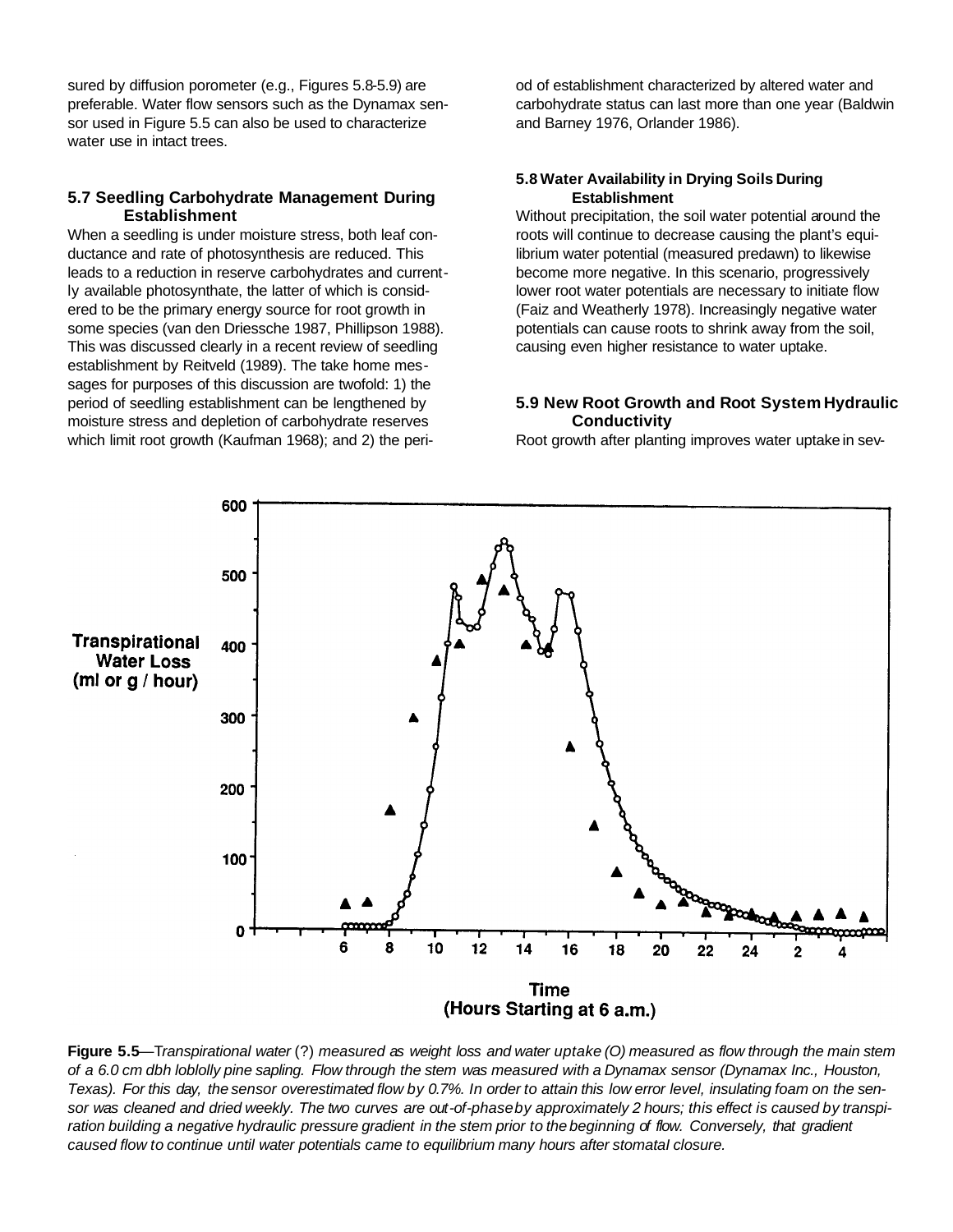

Figure 5.6—Relationship between leaf conductance and predawn seedling water potential. In order to create a variation in stress levels, a group of seedlings was irrigated with tap water, another group with an aqueous solution of polyethylene glycol (molecular wt. 6000) at an osmotic potential of 0.3 MPa, and another group with aqueous PEG at 0.6 MPa. Seedlings were brought to field capacity, placed with their pots in plastic bags, with a rubber septum on each bag. Each day at the same time, a pot was weighed, water use calculated, and that amount of tap water added to the surface of the soil in the pot by inserting a syringe needle through the septum. Water potential was measured predawn with a pressure chamber (PMS Instruments, Corvallis, *Oregon). Leaf conductance was measured midday with a LICOR 1600 diffusion porometer (LICOR Instruments,* L*incoln, Nebraska).*

eral ways: 1) new root tips are unsuberized and highly conductive to water, 2) new root tissues are in tight contact with the soil, and 3) extension of the root system will increase the soil volume from which water can be extracted. Increased conductivity after root growth is demonstrated in Figure 5.3, indicating that after new root growth, whole root system conductivity is proportional to the number of new root tips (Carlson 1986). Thus for rapid establishment it is desirable to plant a seedling having a large root surface area to increase the availability of water prior to root growth, and to increase the number of growing root tips when the soil warms enough to promote such growth.

#### **5.10 Considerations for Target Seedling Design, Culture and Use**

Ensuring good hydraulic conduction by the root system involves almost all of the factors that lead to rapid seedling establishment (Figure 5.10). Many of these factors are discussed in detail because they must be integrated to obtain consistently good seedling survival and

growth. In the South, Weyerhaeuser Company foresters designed a target seedling 8-10 inches (20-25 cm) tall, 4-5 mm groundline diameter, with a minimum of 6 first-order lateral roots, a well developed terminal bud, and having mostly mature secondary needles. This seedling morphology was designated after close inspection of success and failure of individual seedlings on reforestation sites over a period of a few years. Since soils and climate play major roles in seedling establishment, other land owners should determine the target seedling morphology that works best on their sites and with their species. The role of research is to create nursery cultural practices that will increase the proportion of target seedlings in the crop. Research should also clarify morphology -function relationships such as root system parameters that foresters cannot easily observe when scoring plantation success. Foresters and researchers should work with nursery managers to provide the best quality results.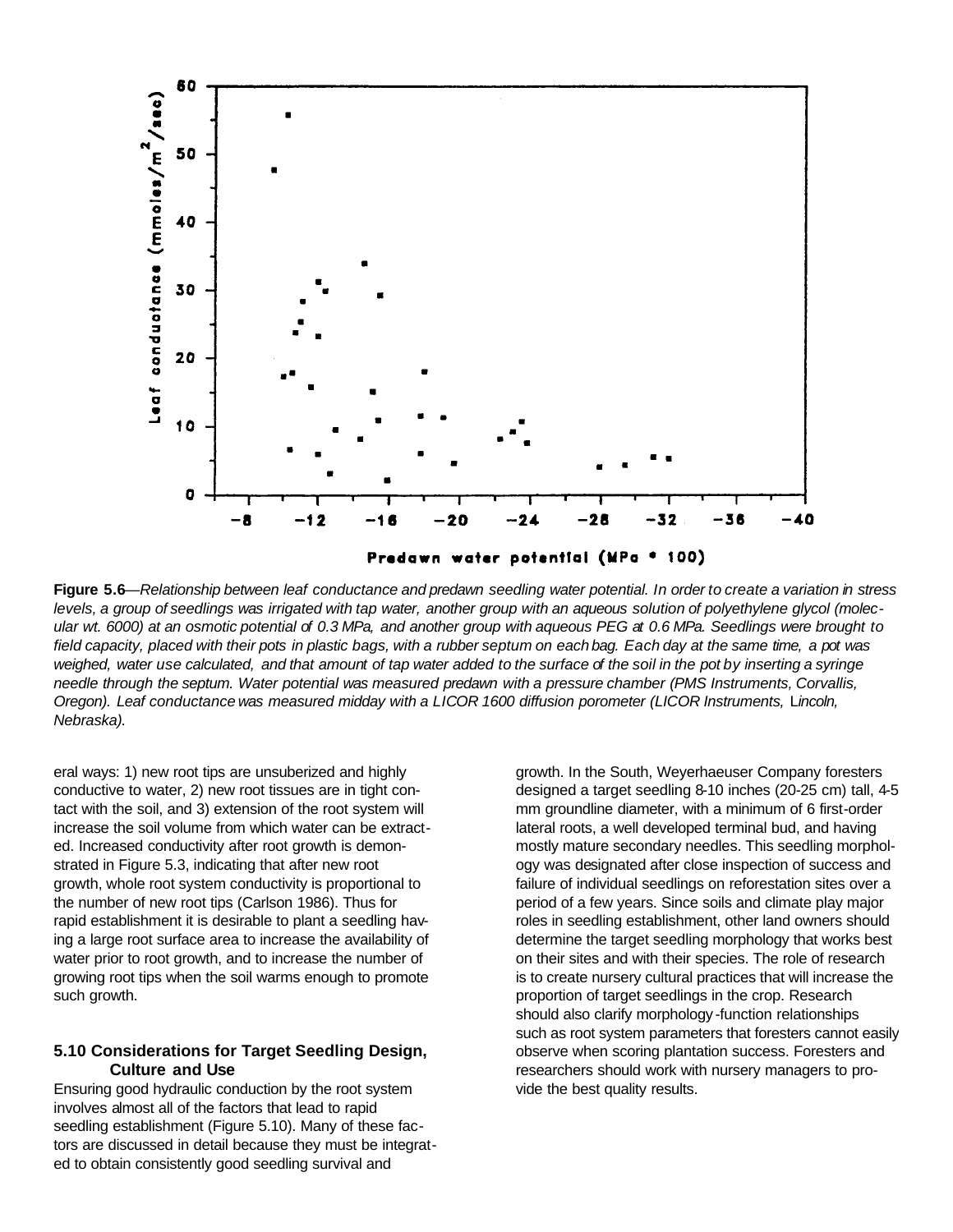

**Figure 5.7**—Height was a moderately good estimator of needle surface area (R<sup>2</sup> = 0.71) (A) and root volume was a reasonably *good estimator of root surface area (R<sup>2</sup> = 0.79) (B). These seedlings are from the same study as those in Figure 5.6.*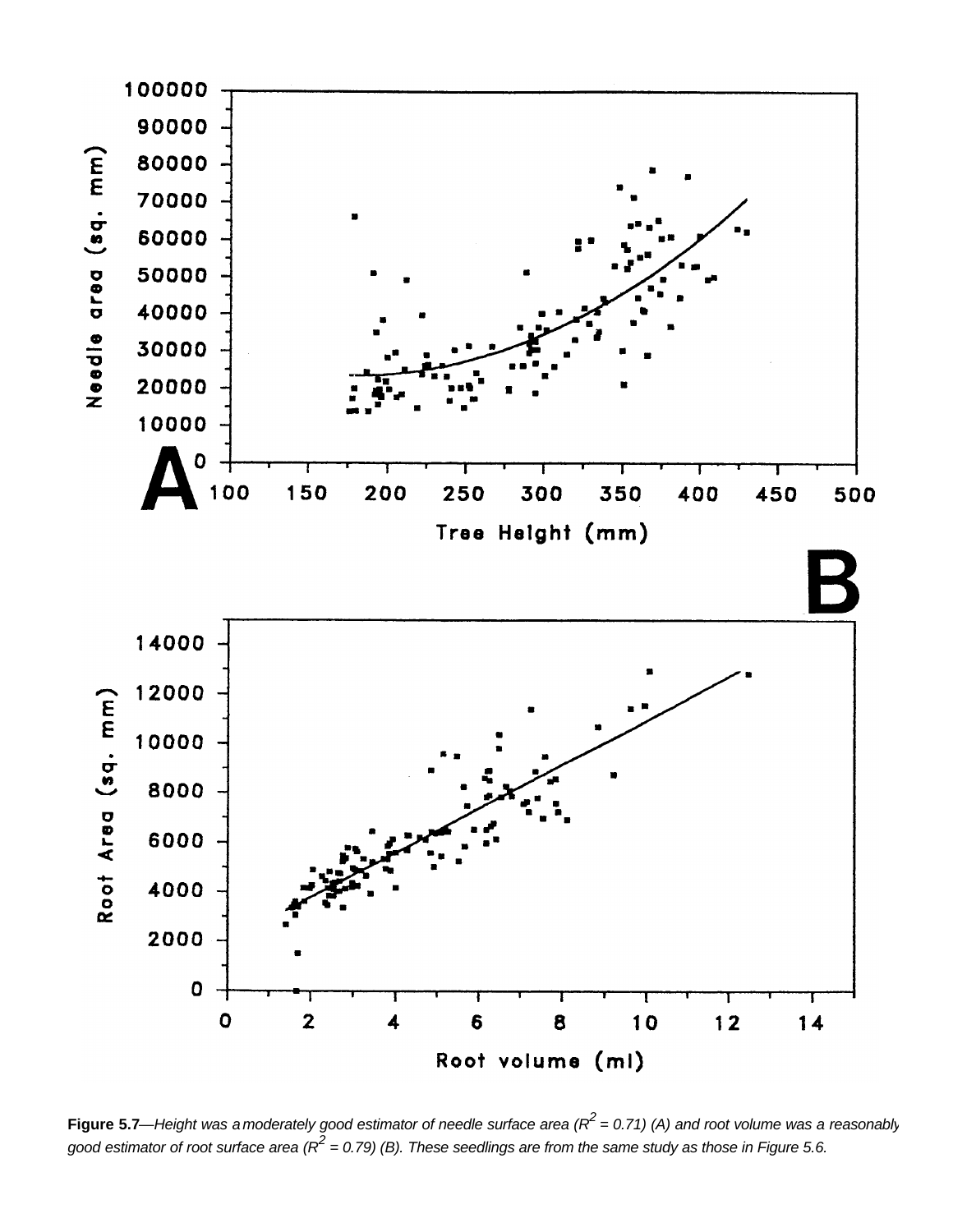

**Figure 5.8**—*Water use by loblolly pine seedlings kept at a field capacity: (A) Effect of seedling height on water usage (R<sup>2</sup> = 0.80),* and (B) Effect of root volume on water usage ( $R^2$  = 0.15). Reasons for the separation of points around the regression line and *thus the low R<sup>2</sup> are discussed in the text. Seedlings were from the study described in Figure 5.6 and were in the group irrigated with tap water only (i.e., no artificial stress was created with PEG).*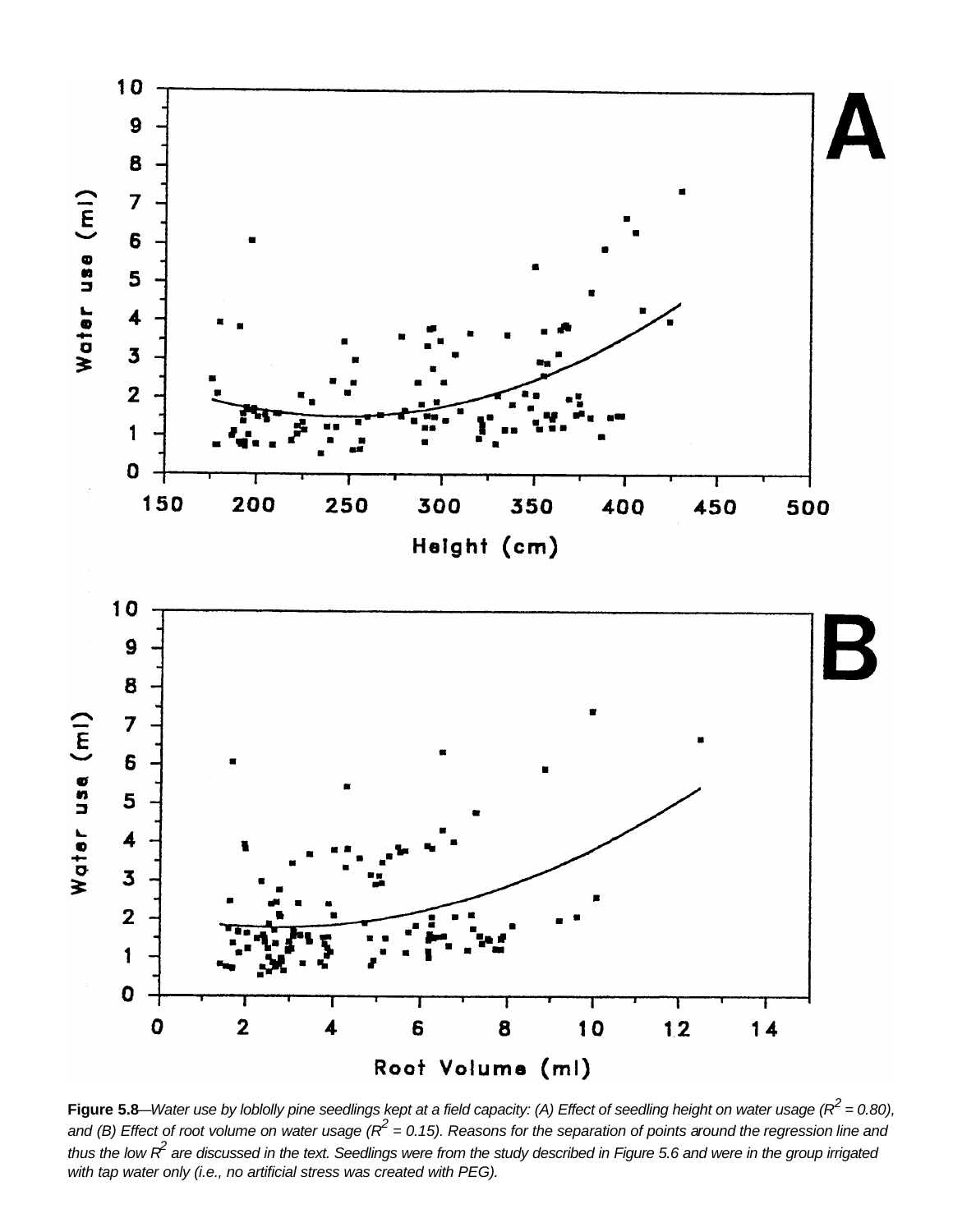

**Figure 5.9**—*Interactive effects of morphological and physiological factors on seedling water use per day: (A) Water use per day Versus transpiration per unit area \* needle area per seedling \* photoperiod (R2 = 0.69); (B) Water use per day versus needle area/new root area after 28 days. Seedlings are the same as in Figure 5.8.*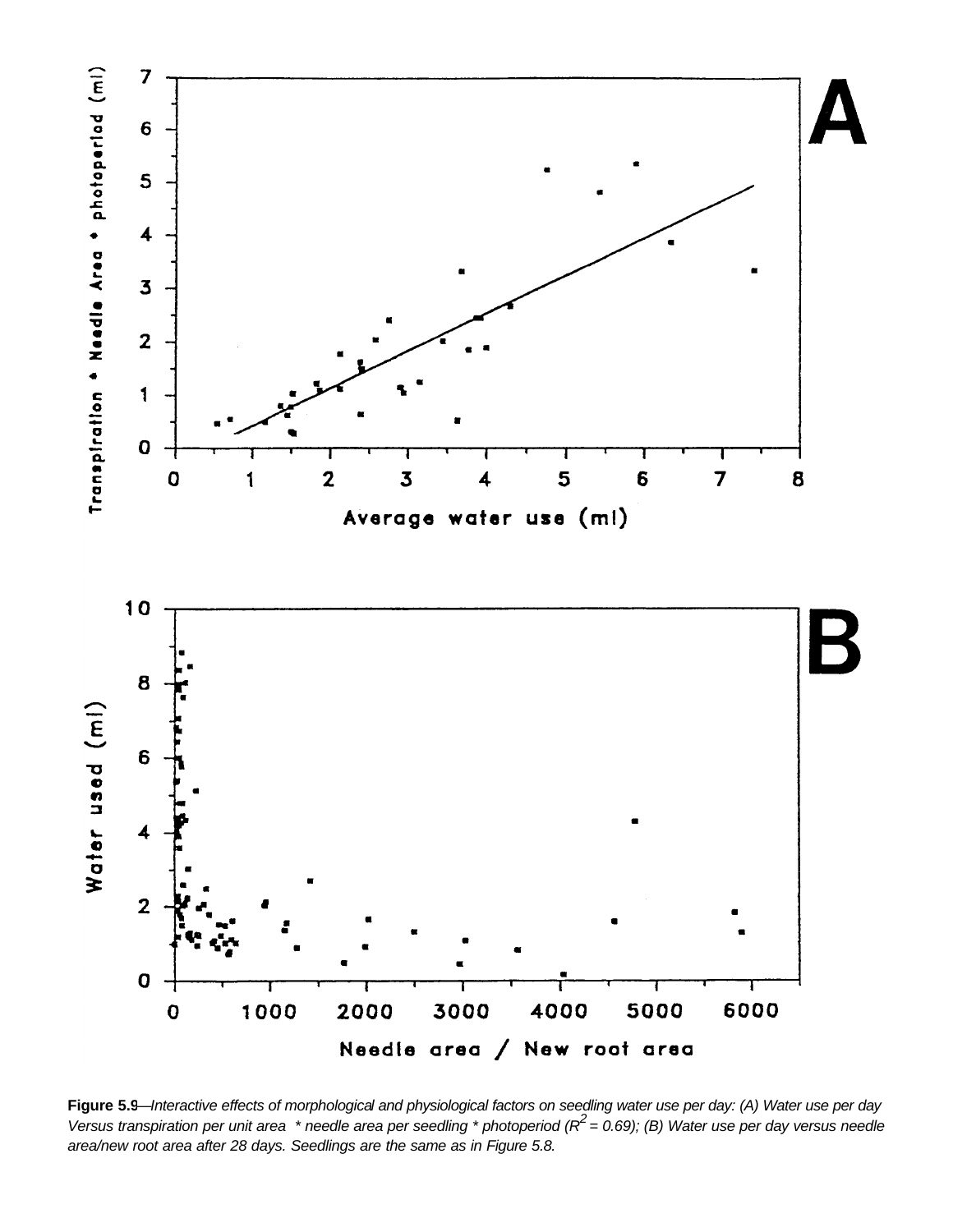

**Figure 5.10**—*Interactions in the Target Seedling during establishment as described in text.*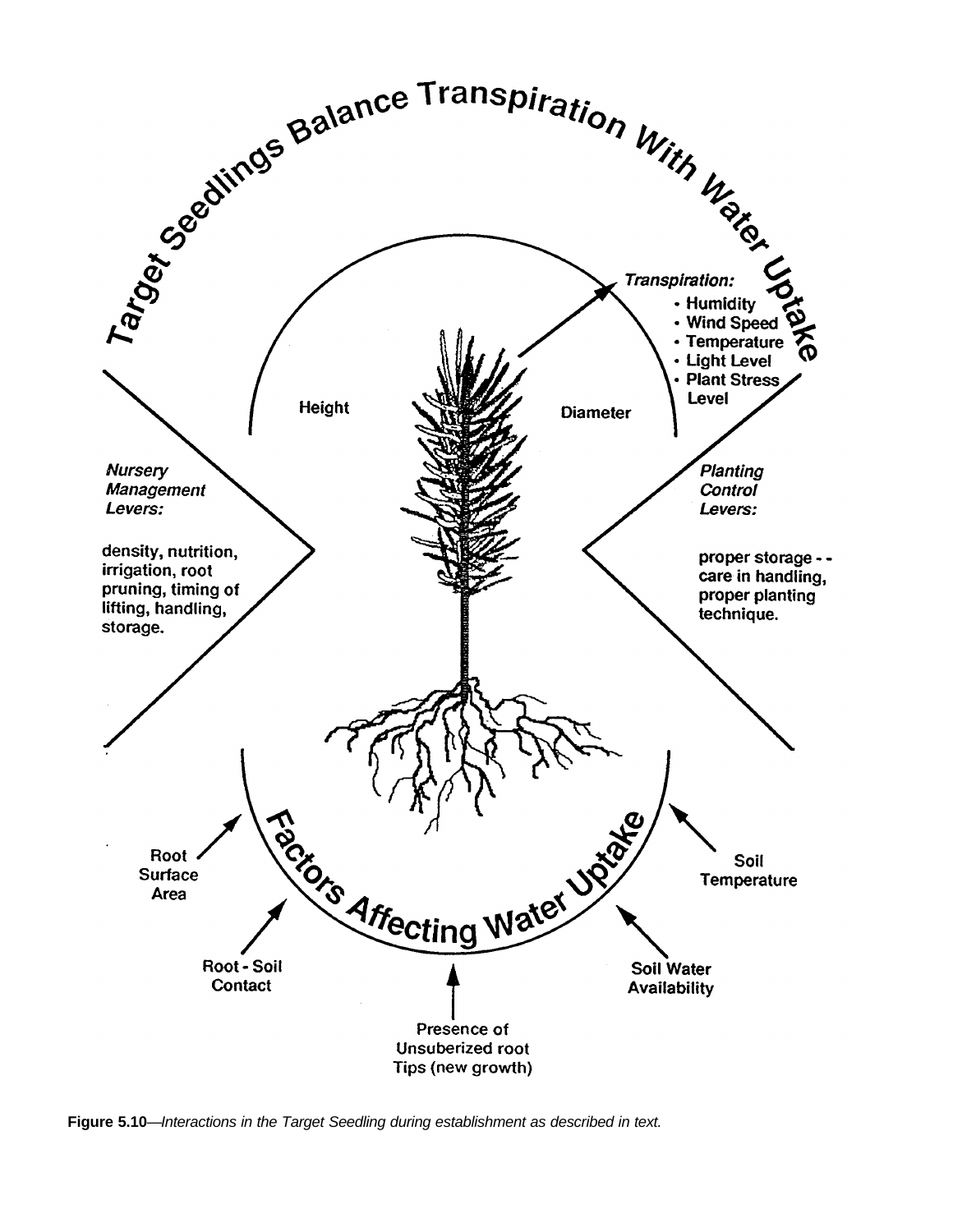Seedling root system surface area should be maximized within the basic dimensions that can be properly planted. This can be done by management of growing density, supplying uniform irrigation and nutrition to well aerated soils, and by root pruning. It is also important that nurs eries maintain adequate mycorrhizal populations to ensure well developed mycorrhizal fine roots. Target seedling specifications usually include a description of the root system supplied from the experience of the field forester and/or research done to support reforestation efforts. Displacement of the root system in water (root volume) is a rapid method of estimating root surface area ( $R^2$ )  $= 0.79$ ). This can be done on an individually tagged population of seedlings that can then be outplanted on various sites for survival determinations. Such information can be used to develop cultural practices that induce the development of good quality root systems. Seedling culling in the packing room should include estimates of root system quality. Root surface area and root volume are not used operationally since their measurement is too labor intensive. Presence of a minimum number of first order lateral roots (six seems to be common in both loblolly and radiata pine) and an inspection for root damage are two criteria that can be estimated quickly and can be used to determine if cultural practices and lifting machinery have been applied properly.

Height is reasonably correlated ( $R^2$  = 0.71) with needle surface area and therefore can be used to predict potential for water loss by transpiration. Seedling height and diameter should be managed to fit the observed best performance guidelines supplied by the regeneration forester to fit their environment, soil, and site preparation conditions. This means that there should be a continual dialogue between field foresters and nursery staff to set goals and to measure success in achieving these goals.

it is important that seedlings be lifted at a stage of development when carbohydrate reserves are high and when storage will promote new root growth (Carlson 1985). It is also important that seedling root systems not be physically damaged or dried out during lifting, packing, storage, transport, or planting. Storage temperature and duration should minimize respiratory loss of reserves (1-3°C for species that cannot be frozen) and should minimize impairment of photosynthetic processes (McCracken 1978).

Site preparation methods should provide an even distribution of planting spots that are free from competing vegetation, have access to mineral soil, and are easily penetrable with a planting tool. Planting should provide tight contact of the root with the soil over the full length of the root system and should avoid bending the tap root into a J or L configuration (Harrington et al. 1986).

The Target Seedling approach to nursery management and reforestation provides an opportunity to integrate the

forester's data on plantation success, the nursery management practices necessary to produce the desired product, and supporting research. We believe that maintaining an ongoing interaction between these parts of the reforestation system is critical to ensure production of the highest quality seedlings.

# **LITERATURE CITED**

- Andersen, C.P.; Sucoff, E.I.; Dixon, R.K. 1986. Effects of root zone temperature on root initiation and elongation in red pine seedlings. Can. J. For. Res. 16:696- 700.
- Baldwin, V.C.; Barney, C.W. 1976. Leaf water potential in planted ponderosa and lodgepole pines. For. Sci. 22:344-350.
- Bilan, V. 1961. Effect of planting date on regeneration and development of roots of loblolly pine seedlings. IUFRO 13th Congr. Vienna, Austria, September 1961.
- Brissette, J.C. 1990. Root growth, root function, and water relations of shortleaf pine *(Pinus echinata* Mill.) bare-root seedlings transplanted into different edaphic environments. Ph.D. Dissertation, Louisiana State University, Baton Rouge, Louisiana. 126 p.
- Carlson, W.C. 1985. Effects of natural chilling and cold storage on budbreak and root growth potential of loblolly pine *(Pinus taeda* L.). Can. J. For. Res.15(4):651 -656.
- Carlson, W.C. 1 986. Root system considerations in the quality of loblolly pine seedlings. S. J. Appl. For. 10(2):87-92.
- Carlson, W.C. et al. 1988. Effects of root severing treatments on loblolly pine. Can. J. For. Res. 18(11):1376-1385.
- Chung, H.; Kramer, P.J. 1975. Absorption of water and 32P through suberized and unsuberized roots of loblolly pine. Can. J. For. Res. 5:229-235.
- Faiz, S.M.A.; Weatherley, P.E. 1978. Further investigations into the location and magnitude of the hydraulic resistances in the soil:plant system. New Phytol. 81 :19-28.
- Farnum, P. 1977. Post-planting water relations of container-grown seedlings: a mathematical model using finite elements. Ph.D. Dissertation. University of Washington, Seattle, Washington. 283 p.
- Grossnickle, S.C.; Russell, J.H. 1990. Water movement in yellow-cedar seedlings and rooted cuttings: comparison of whole plant and root system pressurization methods. Tree Physiol. 6:57-68.
- Harrington, C.A.; Carlson, W.C.; Brissette, J.C. 1986. Relationships between height growth and root system orientation in planted and seeded loblolly anf shortleaf pines. Proc. Southern Silvicultural Research Conf. Atlanta, Georgia, November 4-6, 1986.